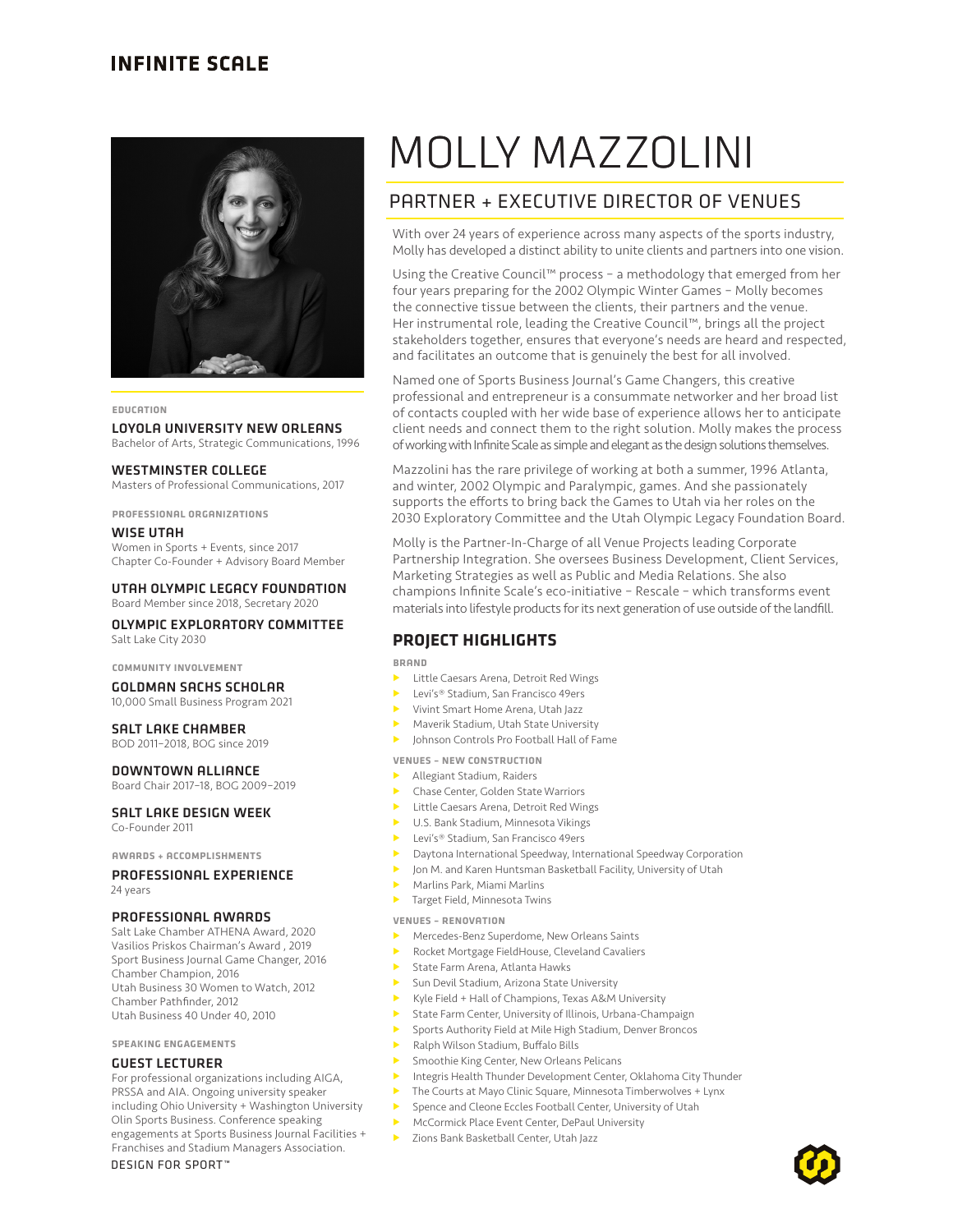

#### **EDUCATION**

#### UNIVERSITY OF NORTH TEXAS

Bachelor of Fine Arts / Graphic Design, 1990

**PROFESSIONAL ORGANIZATIONS**

#### SEGD

Society of Experiential Graphic Design Professional Member since 2002 Global Design Awards Juror 2019

#### AIGA

Professional Society for Design Professional Member since 2002

#### **COMMUNITY INVOLVEMENT**

#### CENTRAL 9TH COUNCIL

Central 9th Community Council, since 2020

# UNIVERSITY OF UTAH PROFESSOR

Adjunct Professor at the University of Utah teaching Environmental Graphic Design 101

**AWARDS + ACCOMPLISHMENTS**

# PROFESSIONAL EXPERIENCE

31 years

#### AIGA UTAH 100 AWARDS

BYU Legacy Hall Olympic Cauldron Park

# UTAH ARTS COUNCIL AWARDS

2011 NHL All-Star Game 2011 Sundance Film Festival BYU Legacy Hall 2002 Olympic Winter Games

#### SCOTTSDALE MUSEUM OF ART/ ARTS + ARCHITECTURE EXHIBIT

Salt Lake 2002 Olympic Winter Games Look of the Games

#### **SPEAKING ENGAGEMENTS**

#### GUEST LECTURER

Guest Lecturer for various professional organizations including AIGA, SEGD, IDSA, YAF and AIA.

# CAMERON SMITH

# PARTNER + EXECUTIVE CREATIVE DIRECTOR

Cameron Smith is the design innovation leader at Infinite Scale. He is a democratic leader who works collectively to create solutions that build from the strengths of his team.

Cameron creates comprehensive, dimensional solutions for everything from complicated large-scale sports projects to high impact brand building. Cameron's extensive technical knowledge allows him to present "out there" ideas that may look impossible, however, his mix of boundless energy and ability to push our project partners along past their own edges results in unexpected solutions that extend beyond the norm of sport design. His ability to translate abstract design concepts into understandable terms allows him to bring clients along in the creative process as partners. His ability to organize the many visual layers and touchpoints of a project into a cohesive story results in designs that engage fans and enhance their entire experience.

Cameron has over 22 years in the sports industry, working on projects such as the Olympic Winter Games of 2002, College Football Playoffs, the Super Bowl, the World Cup of Hockey, COPA America, brand identity for Little Caesar's Arena and the outdoor series for the NHL.

Cameron is the Partner-in-Charge of Creative Strategies on Venue + Event Projects, as well as the Studio's brand identity.

# **PROJECT HIGHLIGHTS**

#### **BRAND**

- **Exercise Little Caesars Arena, Detroit Red Wings**
- ▶ Levi's® Stadium, San Francisco 49ers
- **K** Vivint Smart Home Arena, Utah Jazz
- $\blacktriangleright$  Mercedes-Benz Superdome, New Orleans Saints
- **Maverik Stadium, Utah State University**
- $\blacktriangleright$  Ski Utah, 2010

**VENUES** 

- **F** Chase Center, Golden State Warriors
- Levi's® Stadium, San Francisco 49ers
- U.S. Bank Stadium, Minnesota Vikings
- Spence and Cleone Eccles Football Center, University of Utah
- McCormick Place Event Center, DePaul University
- $\blacktriangleright$  MetLife Stadium, New York Giants + New York Jets
- $\blacktriangleright$  Mercedes-Benz Superdome, New Orleans, Louisiana
- $\blacktriangleright$  Kyle Field + Hall of Champions, Texas A&M University

#### **EVENTS**

- **F** College Football Playoff National Championship, Superdome, 2020<br>
IN NHLAII-Star Weekend, 2011-2020
- NHL All-Star Weekend, 2011-2020
- **NHL Stadium Series, 2014-2020**
- **EXECOLLEGE Football Playoff National Championship, Levi's Stadium, 2019**
- **F** NHL All-Star Weekend, Staples Center, 2017
- **F** NHL Centennial Classic, BMO Field, 2017
- **F** College Football Playoff National Championship, Raymond James Stadium, 2017
	- World Cup of Hockey, Air Canada Centre, 2016
- **NHL Heritage Classic, Investors Group Field, 2016**
- **F** Copa America Centenario, Multiple Venues, 2016
- **F** College Football Playoff Championship, University of Phoenix Stadium, 2016
- **F** NHL Stadium Series, Coors Field, 2016
- **F** NHL All-Star Game, Bridgestone Arena, 2016
- **EX College Football Playoff Championship, AT&T Stadium, 2015**
- **NHL All-Star Game, Nationwide Arena, 2015**
- F UFC International Fight Week, Ultimate Fighting Championship, 2015-2016
- ▶ Super Bowl XXXIX-XLII, Various Venues, 2005-2009
- ▶ 2002 Olympic Winter Games, 2002